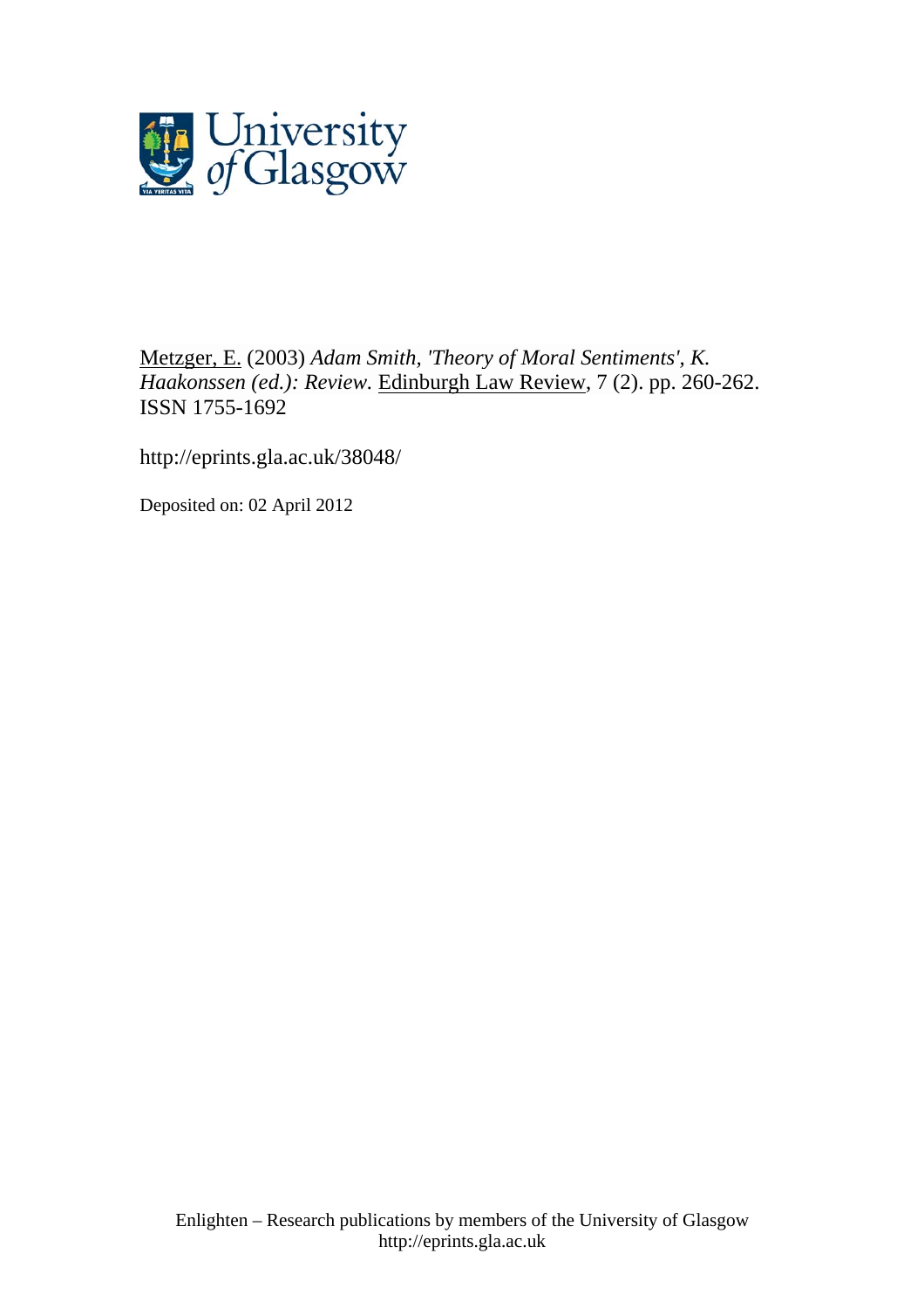modern period and how the problem of resistance was dealt with during it. Moreover, one of the aims behind the collection is to set out some perspectives for research, following what Friedeburg calls the "Paradigmenwandel" ("conceptual shift") that has taken place since the last collection on this topic, which dates from 1972 (Widerstandsrecht, ed by Arthur Kaufmann). Contemporary research aims to understand the early modern period on its own terms and with its own (political) language. According to Friedeberg (15), historical research should not aim in the first place to provide guidelines for contemporary action ("Handlungsrezepte"). Rather, it can create room for reflection, so that we can be warned against producing simple answers to complicated (modern) questions. As the editor himself writes (56), the contributions in this new volume do not, and cannot, provide <sup>a</sup> new synthesis on the topic. What they do provide is an overview of some of the results of current research on the topic in Germany and in English-speaking countries. It is, however, regrettable that none of the contributors to this volume is <sup>a</sup> jurist (or, at least, none of them is attached to <sup>a</sup> law faculty). Without any doubt, the right of resistance is also <sup>a</sup> legal topic, which will attract readers and scholars interested in law.

In conclusion, I would suggest that those looking for <sup>a</sup> comparison of the German and the British sources on resistance in the early modern period should first turn to Friedeburg's monograph of 1999, rather than to the collection here reviewed. It is necessary to read this study to understand why Friedeburg is especially interested in <sup>a</sup> "Vergleich" between the German and the British sources, rather than, for instance, between the German and the French sources. On the other hand, the volume reviewed here will be of use, first, to those wanting to acquire <sup>a</sup> better knowledge of the specific topics and problems in the German and the British regions, and, secondly, to those looking for the results of recent research.

> Gustaaf van Nifterik Lecturer in European Legal History Free University of Amsterdam

EdinLR Vol <sup>7</sup> pp 260-262

Adam Smith, THE THEORY OF MORAL SENTIMENTS. Ed by Knud Haakonssen Cambridge: Cambridge University Press, 2002. Cambridge Texts in the History of Philosophy. xxxi and <sup>411</sup> pp (incl index). ISBN <sup>0</sup> <sup>521</sup> <sup>59847</sup> <sup>8</sup> (pb). £15.95.

This is <sup>a</sup> students' edition of Smith's great work on morals, The Theory of Moral Sentiments, based on the sixth and last edition revised by Smith, and following closely the critical edition published in 1976. The text is lightly but skilfully annotated throughout, drawing on previous editions but also on Haakonssen's own substantial work on Smith. Readers other than students will find the annotations useful. Also, readers familiar with other editions will notice that Haakonssen has been especially generous with references to Smith's Lectures on Jurisprudence (1976), making this edition particularly useful to lawyers.

There is very little to criticise. The publisher might have added headings at the top of each page, to allow the reader to find sections and subsections more easily. Also, the publisher must be aware that the critical edition of this text, reprinted by Liberty Fund of Indianapolis, USA, at present is selling at <sup>a</sup> price far less than this edition.

But otherwise this is an excellent book for students. Alongside the annotations, Haakonssen has included certain material which was omitted by Smith in the course of the work's publication history, but which <sup>a</sup> student ought to know about. There is, for example, the famous "passage on atonement" at the end of II.2.3.12 but omitted from the last edition, where Smith joins his own account of natural sentiments to an orthodox view of Christian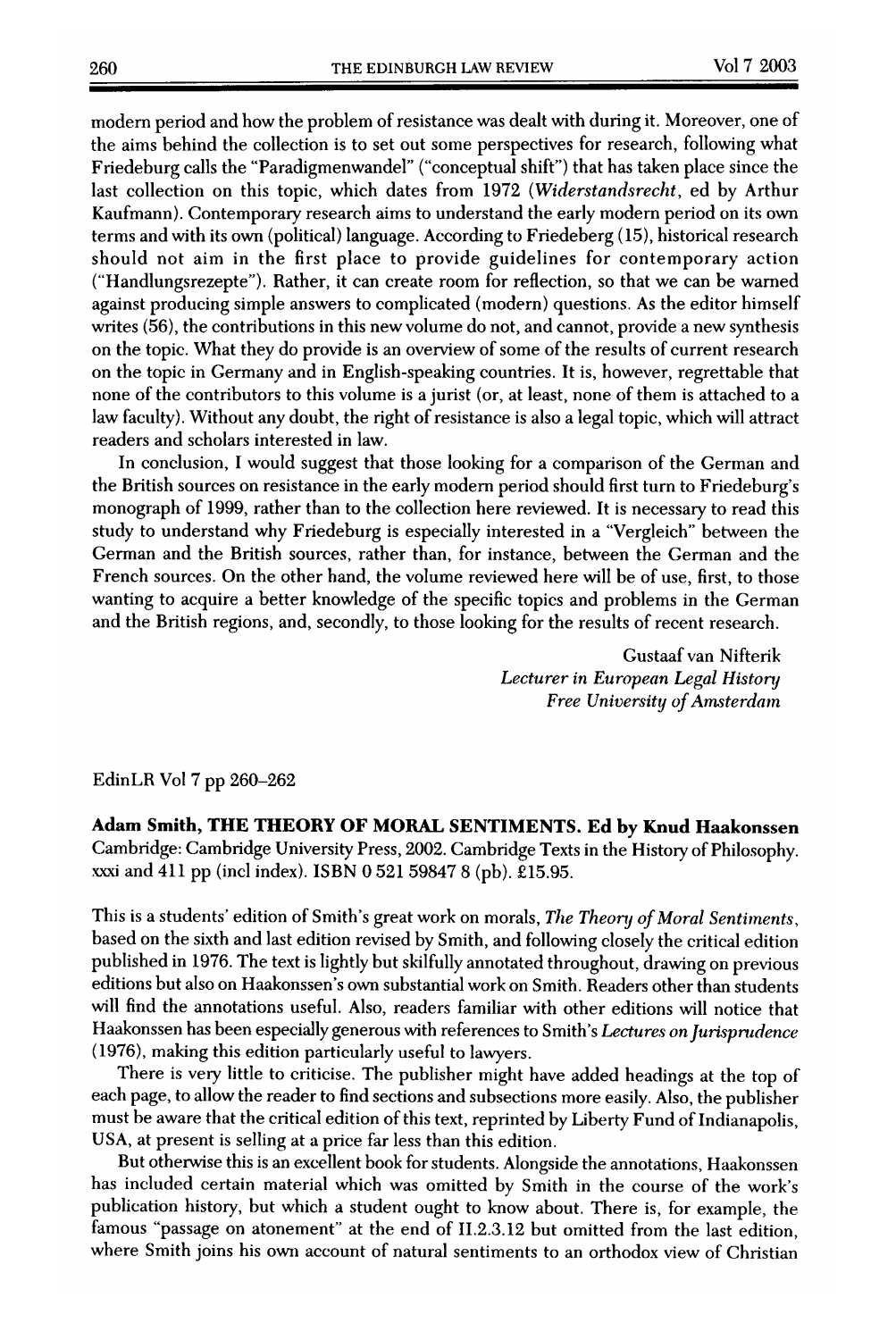redemption. The section to which this passage was appended is devoted to an attack on Hume's belief that the perceived disutility of an act is the foremost reason why <sup>a</sup> person restrains himself from that act. The student may see the omission of the passage on atonement as <sup>a</sup> gesture of politeness to his dead friend, or <sup>a</sup> change of views, or its inclusion in earlier editions as <sup>a</sup> sop to his Christian audience. Whatever the reason, the omitted passage is rightly included in <sup>a</sup> students' edition (as are the related omissions at III.2.31, 32). The same is true of the emendations which Haakonssen flags at 1.3.1.9, where Smith, following the advice of Hume, makes clear to his audience, from the second edition onwards, that the very fact of being in accord with the feelings of another person produces an agreeable sensation, quite apart from the sentiments which arise from that accord. It is partly thanks to Hume that Smith's particular use of the word "sympathy" is reasonably well understood today.

Haakonssen's introduction gives some of Smith's ideas in outline and discusses them briefly in comparison with the ideas of his predecessors. There is <sup>a</sup> lot in <sup>a</sup> little space. Haakonssen's description of end-utility and means-utility is shorter and clearer than a student will find elsewhere, and his description of sympathy as "spontaneously see[ing] people as purposeful" (xiv) is very good. Haakonssen also takes aim at "Smith the Stoic" and "Smith the virtue theorist", which are both in fashion today.

An equally important matter for this review is the place of The Theory of Moral Sentiments in the law curriculum. Jurisprudence textbooks published in Britain tend to present writers chronologically. This gives the false impression that jurisprudence enjoys <sup>a</sup> kind of scientific progress, and that each theory betters an earlier one. Yet the only Scot who fits easily into this approach is Hume, who makes <sup>a</sup> brief appearance to subvert natural law and then disappears (would Hume have appreciated being presented as the father of legal positivism? <sup>I</sup> doubt it). Even if <sup>a</sup> student stays with Hume long enough to discover the artificial virtue of justice, he will probably take away no more than the half-message that the justness of an act is not permanent and universal but highly variable with the circumstances. This again pushes the student towards positivism. Why would such <sup>a</sup> student bother to read in Smith <sup>a</sup> fuller empirical account of justice? The student would see it as painting the lily, or worse, a retreat to the past: when he or she opens The Theory of Moral Sentiments and sees words like "natural", "God", and "higher tribunal" on nearly every page, he or she may assume that this is <sup>a</sup> treatise on natural law.

Ifthe textbooks were less chronological and more thematic, Smith might fit in better and his value to law studies might become clearer. Smith's theory of justice is different from the normative theories of justice that dominate students' thinking. Students accept that laws create generalisations, and they are taught to ask what exactly ought to be generalised. Utility? <sup>A</sup> balance of goods? Cultural authenticity? In Smith they will find the beginnings of an entirely different tradition, where the generalisations created by laws are always imperfect and always secondary to the sentiments of the actors. The student, who is perhaps accustomed to dismissing "sentiment" as <sup>a</sup> shorthand for bias, caprice, and self-interest, will discover that sentiment can be discussed scientifically, that is to say, causally, to <sup>a</sup> degree of precision that Hume never approaches. And though an actor's opinion of his or her own conduct is ultimately "caused" by the opinions of others, the student will find that the actor is fully capable of virtuous acts even under universal disapproval. For lawyers, Smith's principal lesson in The Theory of Moral Sentiments is not that there are certain values natural to human beings, but that human beings naturally follow <sup>a</sup> certain mechanism for making moral judgments, and that any laws <sup>a</sup> lawmaker cares to promulgate will pass through that mechanism, whether the lawmaker likes it or not. That is <sup>a</sup> good lesson for law students as well.

The book on justice Smith hoped to complete in his lifetime was never completed, and the drafts were burnt at his death. The two surviving accounts of his jurisprudence lectures at Glasgow give illustrations of his theory of justice, but not the theory itself. The Theory of